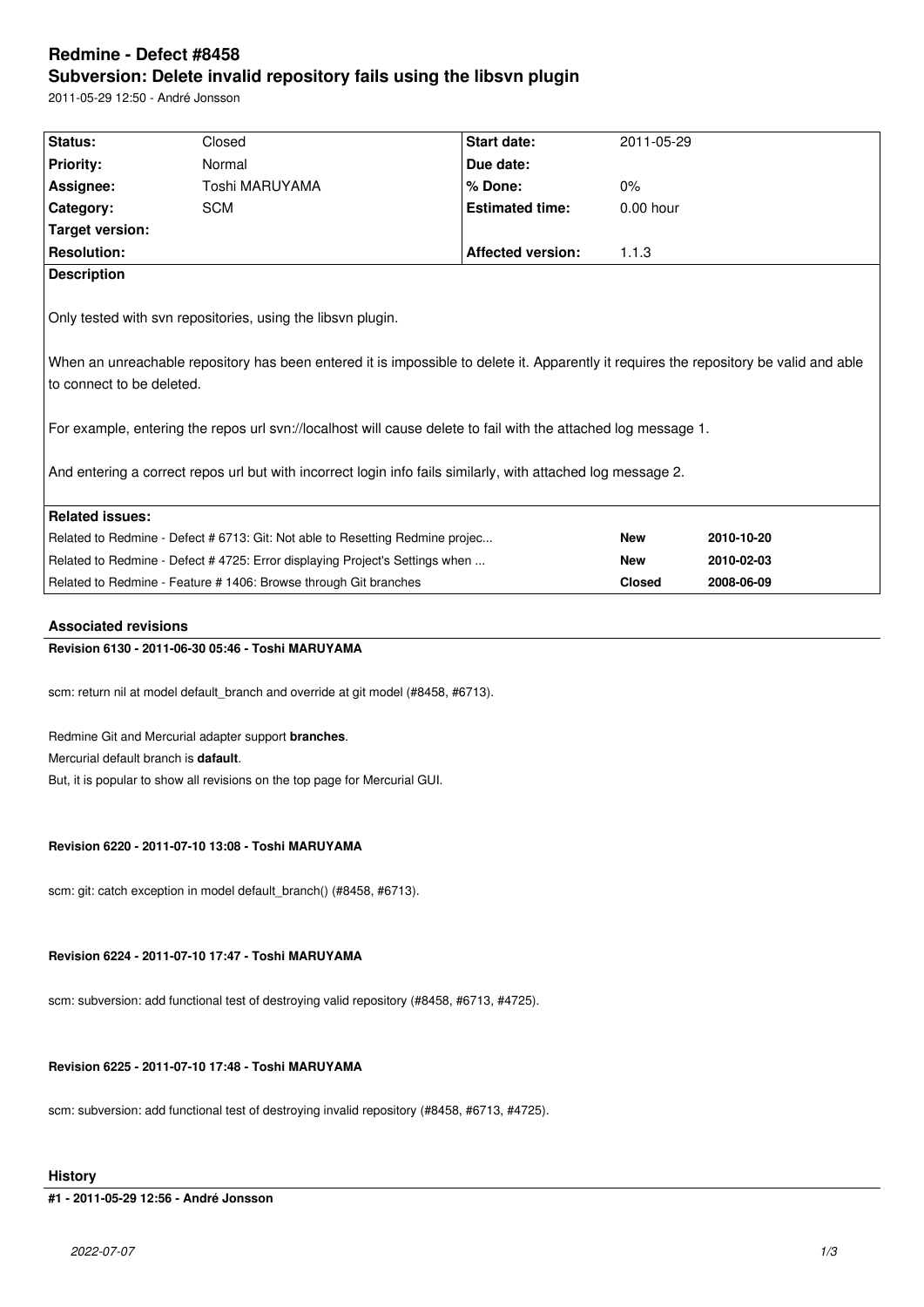# **#2 - 2011-05-30 02:32 - Toshi MARUYAMA**

*- Assignee set to Toshi MARUYAMA*

### **#3 - 2011-05-30 02:43 - Toshi MARUYAMA**

*- File git-scm-nil.diff added*

Try this patch.

## **#4 - 2011-05-30 10:02 - André Jonsson**

Awesome!

However, I see that it modifies some generic part and a git-specific part (I'm not much familiar with Ruby nor the Redmine code base), but as far I've seen this problem is specific to SVN.

Of course, that doesn't exclude that this patch is the "right thing"... I'll give it a go later.

#### **#5 - 2011-06-05 09:24 - Toshi MARUYAMA**

*- Target version set to 1.3.0*

## **#6 - 2011-06-07 00:39 - André Jonsson**

I've tested the patch. Indeed it works!

However, I'm quite baffled as to why it works... considering it seemingly modified the behavior of managing **git** repositories.

#### **#7 - 2011-06-07 00:41 - André Jonsson**

btw, sorry for the slow feedback; we had a long weekend over here and I was away a bit.

### **#8 - 2011-07-10 17:01 - Toshi MARUYAMA**

*- Subject changed from Delete invalid repository fails to Subversion: Delete invalid repository fails using the libsvn plugin*

*- Target version deleted (1.3.0)*

### **#9 - 2011-07-10 17:56 - Toshi MARUYAMA**

*- Status changed from New to Closed*

Redmine subversion adapter#info returns nil if repository path is invalid. source:tags/1.2.0/lib/redmine/scm/adapters/subversion\_adapter.rb#L86

libsvn plugin adapter#info throws exception if repository path is invalid.

https://github.com/pplr/redmine-libsvn/blob/0662d754198723b6e8ad9c941d883fc5691b94f9/lib/redmine/scm/adapters/subversion\_libsvn\_adapter.rb# 87